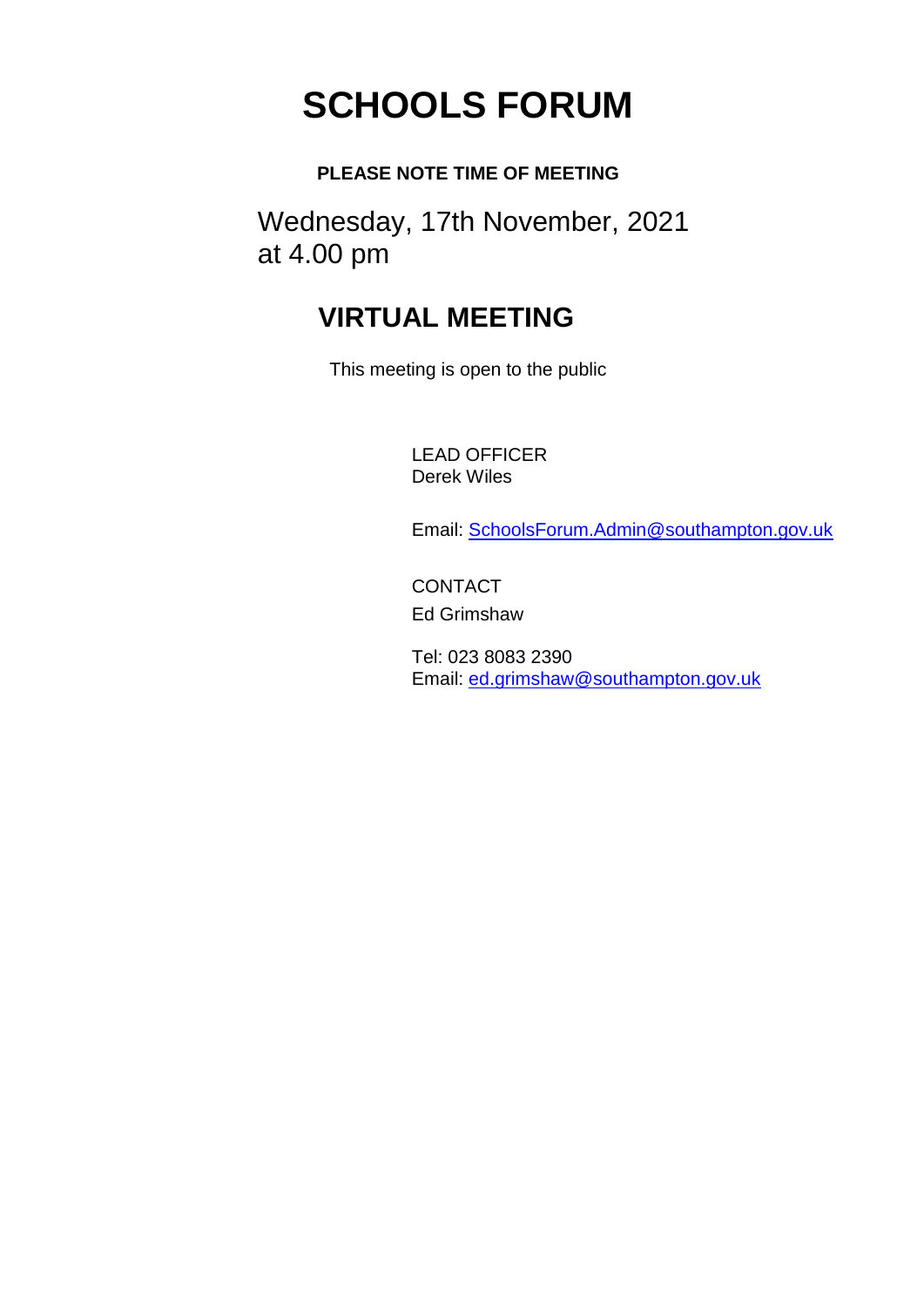#### **AGENDA**

#### **1 APOLOGIES AND CHANGES IN MEMBERSHIP (IF ANY)**

#### **2 MINUTES OF PREVIOUS MEETING** (Pages 1 - 4)

Minutes of the meeting held on 15 September 2021, attached.

#### **3 DECLARATIONS OF INTEREST**

In accordance with the Localism Act 2011, and the Council's Code of Conduct, Members to disclose any personal or pecuniary interests in any matter included on the agenda for this meeting.

NOTE: Members are reminded that, where applicable, they must complete the appropriate form recording details of any such interests and hand it to the Democratic Support Officer.

#### **4 STANDING ITEM: LA UPDATE ON DFE/EFA FUNDING** (Pages 5 - 6)

To consider matters raised in a briefing paper detailing the standard financial items including:

- DSG( Dedicated Schools Grant) Allocations for 2022-23;
- PFI ( Private Finance Initiative) Funding and MFG (Minimum Funding Guarantee) 2022-23;
- Trade Union funding;
- Central in-year Growth Funding 2021/22; and
- Scheme for Financing Schools.

#### **5 FUTURE MEETING PROGRAMME**

Remaining dates Schools Forum dates for the **academic year 2021/22:** 

Wednesday 19 January 2022, meet at 3.45pm for a 4.00pm start Wednesday 23 March 2022, meet at 3.45pm for a 4.00pm start Wednesday 15 June 2022, meet at 3.45pm for a 4.00pm start Wednesday 13 July 2022, meet at 3.45pm for a 4.00pm start

#### Proposed dates for the **academic year 2022/23**

Wednesday 14 September 2022, meet at 3.45pm for a 4.00pm start Wednesday 16 November 2022, meet at 3.45pm for a 4.00pm start Wednesday 18 January 2023, meet at 3.45pm for a 4.00pm start Wednesday 22 March 2023, meet at 3.45pm for a 4.00pm start Wednesday 14 June 2023, meet at 3.45pm for a 4.00pm start Wednesday 12 July 2023, meet at 3.45pm for a 4.00pm start